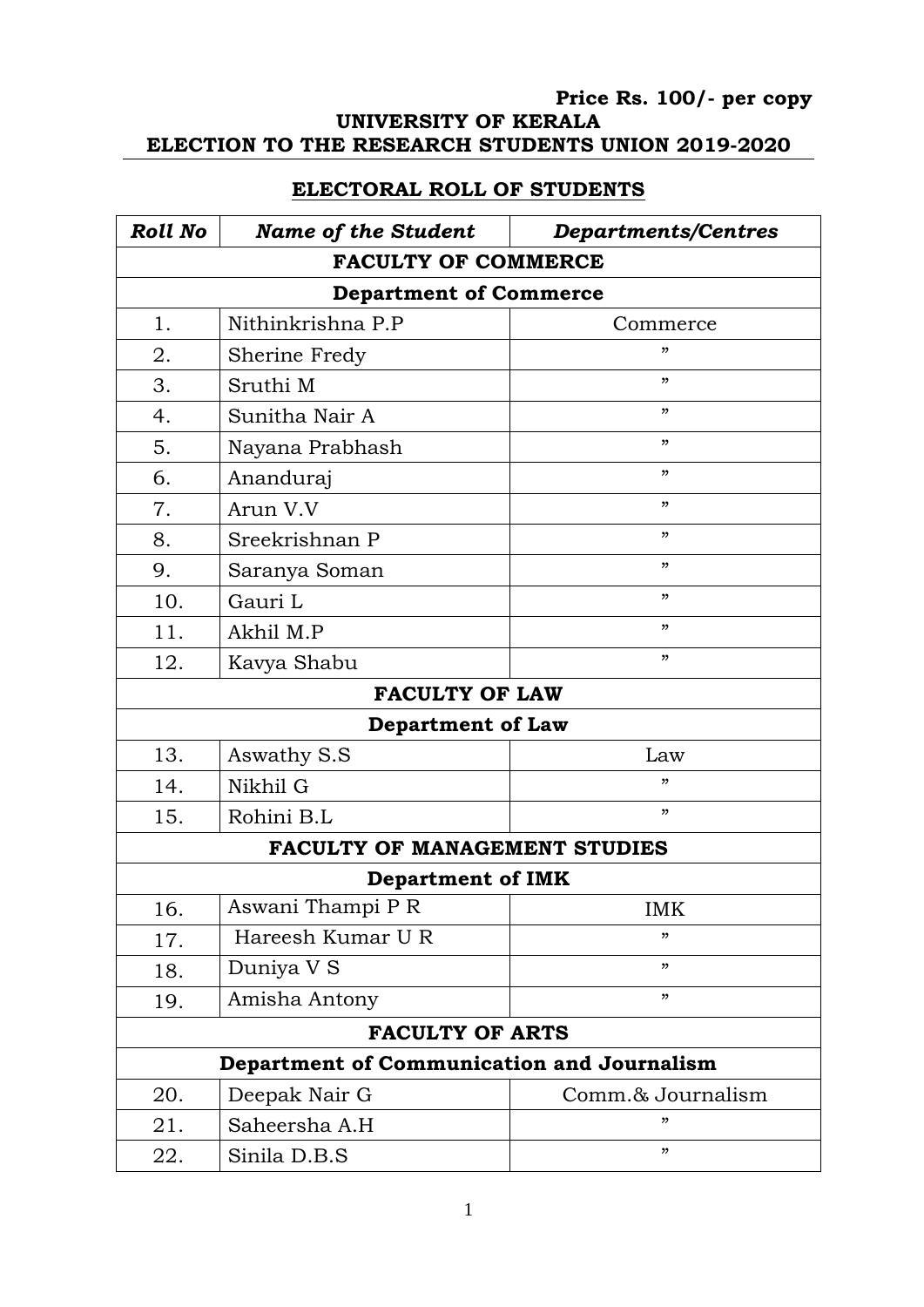| 23. | Renjith R                           | ,,             |
|-----|-------------------------------------|----------------|
| 24. | Jais Merlin P Augustine             | "              |
| 25. | Neethu S Kumar                      | "              |
|     | <b>FACULTY OF SCIENCE</b>           |                |
|     | <b>Department of Bio-technology</b> |                |
| 26. | Rajesh K V                          | Bio-technology |
|     | <b>Department of Chemistry</b>      |                |
| 27. | Soumya Krishnan                     | Chemistry      |
| 28. | Sumi K.S                            | "              |
| 29. | Deepa M.J                           | "              |
| 30. | Aswathy L.B                         | "              |
| 31. | Rajeev M.R                          | "              |
| 32. | Aswathy A.O                         | "              |
| 33. | Bhagya T.C                          | "              |
| 34. | Meera M.S                           | ,,             |
| 35. | Chinthu Sukumar                     | , 2            |
| 36. | Vidya S                             | , 2            |
| 37. | Noble V Thomas                      | "              |
| 38. | Athira V.S                          | "              |
| 39. | Anju S Madanan                      | , 2            |
| 40. | Lekshmi M.R                         | ,,             |
| 41. | Vijila N.S                          | "              |
| 42. | Riyas A.H                           | "              |
| 43. | Reshma S                            | "              |
| 44. | Aswathy M                           | "              |
|     | <b>Department of Physics</b>        |                |
| 45. | Arsha M S                           | Physics        |
| 46. | Pradeep Kumar G                     | "              |
| 47. | Nithin J S                          | "              |
| 48. | Rakhi M                             | "              |
| 49. | Athira Rajan                        | "              |
| 50. | Vidya Lalan                         | "              |
| 51. | Pinku Krishnan                      | "              |
| 52. | Sibi N                              | "              |
| 53. | Mahesh A                            | "              |
| 54. | Sariga C Lal                        | "              |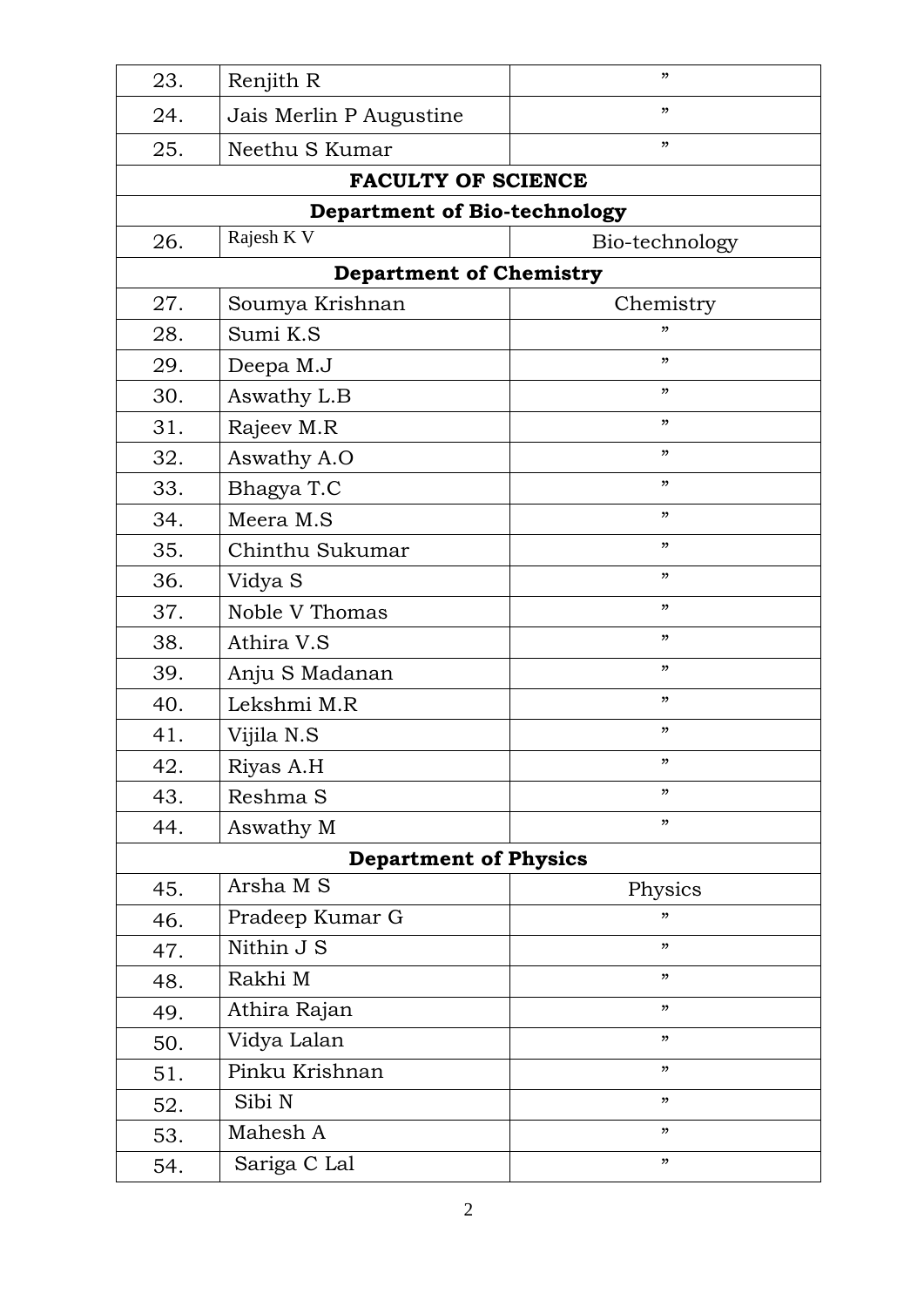| 55.                                | Gopika M S                                | "                           |  |
|------------------------------------|-------------------------------------------|-----------------------------|--|
| 56.                                | Arathy A R                                | "                           |  |
| 57.                                | Amrithakrishnan B                         | "                           |  |
|                                    | Department of Aquatic Biology & Fisheries |                             |  |
| 58.                                | Akhil Ignus                               | Aquatic Biology & Fisheries |  |
| 59.                                | Vishnu Raj R.S                            |                             |  |
| 60.                                | Sumesh S                                  | "                           |  |
| 61.                                | Riyas A                                   | "                           |  |
| 62.                                | Soumya K.R                                | "                           |  |
| 63.                                | Anitha R                                  | "                           |  |
| <b>Department of Bio-chemistry</b> |                                           |                             |  |
| 64.                                | Aswini S.S                                | Bio-Chemistry               |  |
| 65.                                | Shalu V.S                                 | "                           |  |
| 66.                                | Aparna N.S                                | "                           |  |
| 67.                                | Mithra S Mohan                            | "                           |  |
|                                    | <b>Department of Botany</b>               |                             |  |
| 68.                                | Athira V Anand                            | Botany                      |  |
| 69.                                | Adheena Elza Johns                        | "                           |  |
| 70.                                | Lakshmi M.V                               | "                           |  |
| 71.                                | Arun R Pillai                             | "                           |  |
| 72.                                | Deepthy R.M                               | "                           |  |
| 73.                                | Riyas C.T                                 | "                           |  |
| 74.                                | Amita S Chanran                           | "                           |  |
| 75.                                | Lekshmi S                                 | "                           |  |
| 76.                                | Jeyaraj S                                 | "                           |  |
| 77.                                | Vishnu B                                  | "                           |  |
| 78.                                | Vishnu V.S                                | "                           |  |
| <b>Department of Zoology</b>       |                                           |                             |  |
| 79.                                | Arathy Sudhakaran                         | Zoology                     |  |
| 80.                                | Jemma Pius                                | "                           |  |
| 81.                                | Shilpa Antony                             | "                           |  |
| 82.                                | Meenu Vishwanath                          | "                           |  |
| 83.                                | Ushas PU                                  | "                           |  |
| 84.                                | Rekha S                                   | "                           |  |
| 85.                                | Nishi Babu                                | "                           |  |
| 86.                                | Sujitha P C                               | "                           |  |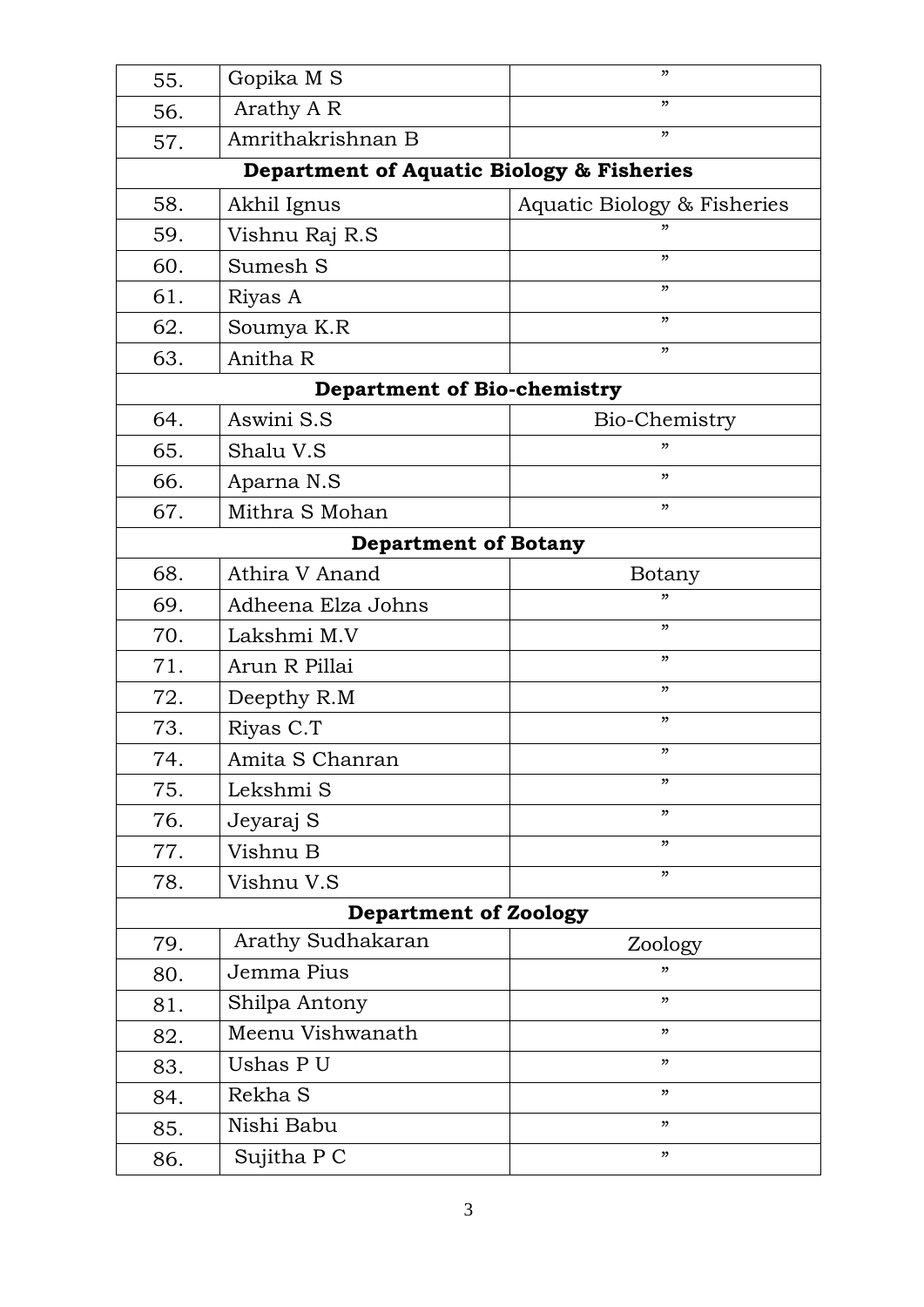| 87.                                           | Bobina C V                | "                             |
|-----------------------------------------------|---------------------------|-------------------------------|
| 88.                                           | Sumi S S                  | , 2                           |
| 89.                                           | Anupa K Antony            | $\boldsymbol{\mathcal{D}}$    |
| 90.                                           | Sheema SH                 | "                             |
| 91.                                           | Indu B Nair               | , 2, 3                        |
| 92.                                           | Aswathy S                 | , 2                           |
| 93.                                           | Nikhila Leemon            | , 2                           |
| 94.                                           | Merin Elizabeth George    | , 22                          |
| 95.                                           | Soorya Suresh             | $\boldsymbol{\mathcal{D}}$    |
| 96.                                           | Binumon T M               | , 2                           |
| 97.                                           | Sandra B S                | , 2                           |
| 98.                                           | Greeshma Pradeep          | "                             |
| 99.                                           | Jaison Jacob Varghese     | , 2                           |
| 100.                                          | Liya K C                  | , 2                           |
| 101.                                          | Najeeb S                  | , 2                           |
| <b>FACULTY OF ORIENTAL STUDIES</b>            |                           |                               |
| <b>Department of Malayalam</b>                |                           |                               |
| 102.                                          | Sreekanth R.V             | Malayalam                     |
| 103.                                          | Vani Prasad               | "                             |
| 104.                                          | Stalin K                  | , 2                           |
| 105.                                          | Lekshmi Prabha            | , 2                           |
| 106.                                          | Sambath J.S               | , 2                           |
| 107.                                          | Krishna Das P             | "                             |
| 108.                                          | Praveen Raj R.L           | , 2, 3                        |
| 109.                                          | Athira N.S                | "                             |
| Department of Oriental Research Institute and |                           |                               |
|                                               | <b>Manuscript Library</b> |                               |
| 110.                                          | Sivakumar C K             | Oriental Research Institute & |
|                                               |                           | Manuscript Library            |
| 111.                                          | Manjidh Mane K            | "                             |
| 112.                                          | Rejani T                  | , 2                           |
| 113.                                          | Asha C.S                  | "                             |
| <b>FACULTY OF SOCIAL SCIENCE</b>              |                           |                               |
| <b>Department of Archaeology</b>              |                           |                               |
| 114.                                          | Muhammed Fasalu K         | Archaeology                   |
| 115.                                          | Reni P Joseph             | "                             |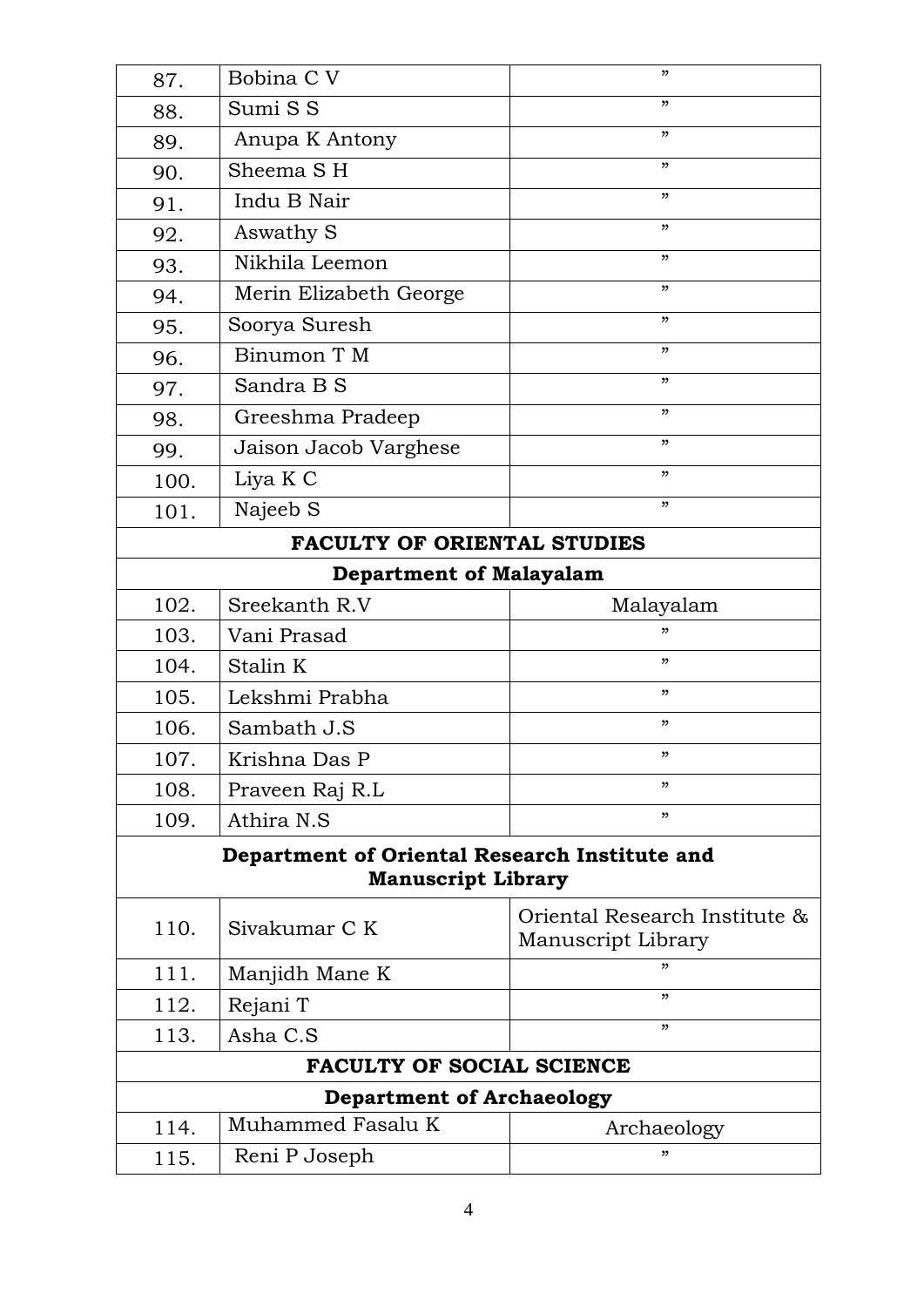| 116.                                             | Arya P N                        | "                          |  |
|--------------------------------------------------|---------------------------------|----------------------------|--|
| 117.                                             | Soorya P                        | "                          |  |
| 118.                                             | Kumbodharan S                   | "                          |  |
| 119.                                             | Arun Kumar K S                  | ,,                         |  |
| 120.                                             | Muhammed Muhaseen B             | "                          |  |
| 121.                                             | Aswani OK                       | "                          |  |
|                                                  | <b>Department of Philosophy</b> |                            |  |
| 122.                                             | Vishnu Priya V.S                | Philosophy                 |  |
| 123.                                             | Ravindrakumar M.M               | "                          |  |
| 124.                                             | Ghosh K.S                       | "                          |  |
| <b>Department of Economics</b>                   |                                 |                            |  |
| 125.                                             | Tanita Eloo Philip              | Economics                  |  |
| 126.                                             | Vijayasree R.M                  | ,,                         |  |
| Government College of Teacher Education, Thycaud |                                 |                            |  |
| 127.                                             | Divya V                         | <b>Teacher Education</b>   |  |
| 128.                                             | Parvathy Sudhakar S             |                            |  |
| 129.                                             | Sikha V.R                       | "                          |  |
| 130.                                             | Priya U.V                       | "                          |  |
| 131.                                             | Bismi Sainudeen                 | ,,                         |  |
|                                                  | <b>Department of Education</b>  |                            |  |
| 132.                                             | Pradeep R.V                     | Education                  |  |
| 133.                                             | Annie Feba Varghese             | "                          |  |
| 134.                                             | Simi M                          | "                          |  |
| 135.                                             | Dinesh S                        | , 2                        |  |
| 136.                                             | Subin K.S                       | ,,                         |  |
| 137.                                             | Shamna Rani A                   | "                          |  |
| 138.                                             | Rajeswari V.S                   | ,,                         |  |
| 139.                                             | Libi Cheriyan                   | "                          |  |
| 140.                                             | Sreekala H.S                    | "                          |  |
| 141.                                             | Sumi S                          | , 2                        |  |
| 142.                                             | Selvamari S                     | , 2                        |  |
| 143.                                             | Sarath Chandran R               | , 2                        |  |
| 144.                                             | Divya Sasidharan Nair           | ,,                         |  |
| 145.                                             | Subha Prabha S                  | , 2                        |  |
| 146.                                             | Ariamol S                       | ,,                         |  |
| 147.                                             | Deepthi M.K                     | $\boldsymbol{\mathcal{D}}$ |  |
| 148.                                             | Alarajani V.G                   | "                          |  |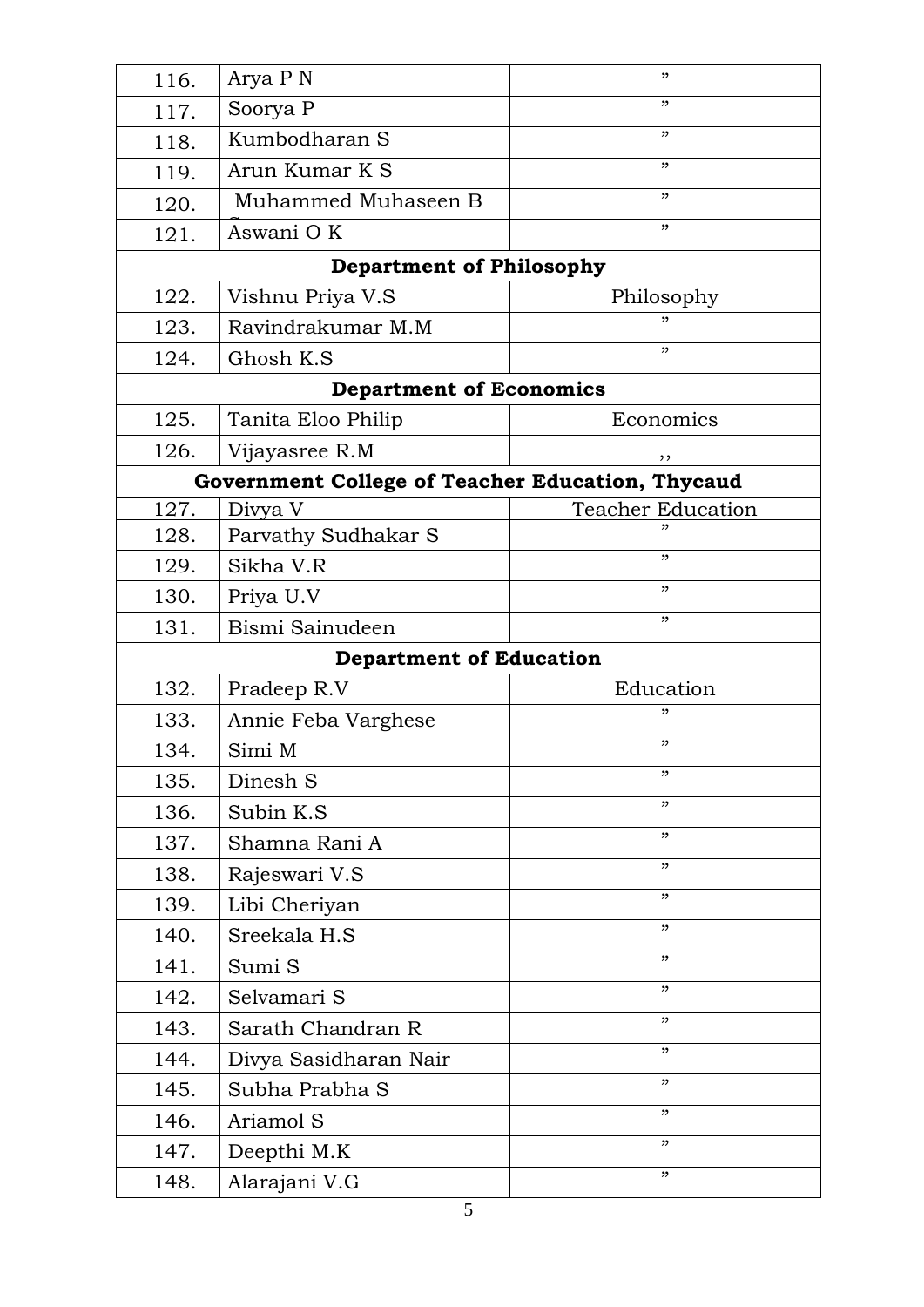| 149.                                  | Smitha K.S                                  | "                        |  |  |
|---------------------------------------|---------------------------------------------|--------------------------|--|--|
| 150.                                  | Jaya Praveen J                              | "                        |  |  |
|                                       | <b>Department of History</b>                |                          |  |  |
| 151.                                  | Karthik Kumar S.S                           | History                  |  |  |
| 152.                                  | John Williams                               | "                        |  |  |
| 153.                                  | Revathy V.S                                 | "                        |  |  |
|                                       | <b>Department of Political Science</b>      |                          |  |  |
| 154.                                  | <b>Tony George</b>                          | <b>Political Science</b> |  |  |
| 155.                                  | Sajin Joseph                                | "                        |  |  |
| 156.                                  | Arun C Appukuttan                           | "                        |  |  |
| 157.                                  | <b>Sharon K Sebastian</b>                   | , 2                      |  |  |
| 158.                                  | Nowfal N                                    | "                        |  |  |
| 159.                                  | Vinisha U                                   | "                        |  |  |
| 160.                                  | <b>Rincy Mathew</b>                         | , 2                      |  |  |
|                                       | Mar Theophilus Training College, Nalanchira |                          |  |  |
| 161.                                  | Sheela V                                    | <b>Teacher Education</b> |  |  |
| 162.                                  | Soumya D.E                                  | "                        |  |  |
| 163.                                  | Meekha Suraj Koshy                          | , 2                      |  |  |
| 164.                                  | Janu M.S                                    | , 2                      |  |  |
| 165.                                  | <b>Joby Thomas</b>                          | , 2                      |  |  |
| 166.                                  | Deepa S                                     | , 2                      |  |  |
| 167.                                  | Akanksha Prajapati                          | , 2                      |  |  |
| 168.                                  | Swami Gurunand Jana<br>Thpaswi              | "                        |  |  |
| 169.                                  | Thara Rajendran                             | , 2                      |  |  |
| 170.                                  | Resmi K                                     | , 2                      |  |  |
| 171.                                  | Soumya Tom                                  | , 22                     |  |  |
| 172.                                  | Sunila Manoj                                | , 2                      |  |  |
| 173.                                  | Resmi V.S                                   | , 2                      |  |  |
| 174.                                  | Ronald Rose S.L                             | , 2                      |  |  |
| 175.                                  | Sajini E.K                                  | , 2, 3                   |  |  |
| 176.                                  | Smrithi S Pillai                            | , 2                      |  |  |
| <b>FACULTY OF APPLIED SCIENCE</b>     |                                             |                          |  |  |
| <b>Department of Computer Science</b> |                                             |                          |  |  |
| 177.                                  | Renjith G                                   | Computer Science         |  |  |
| 178.                                  | Chempak Kumar A                             | "                        |  |  |
| 179.                                  | Vidya M                                     | "                        |  |  |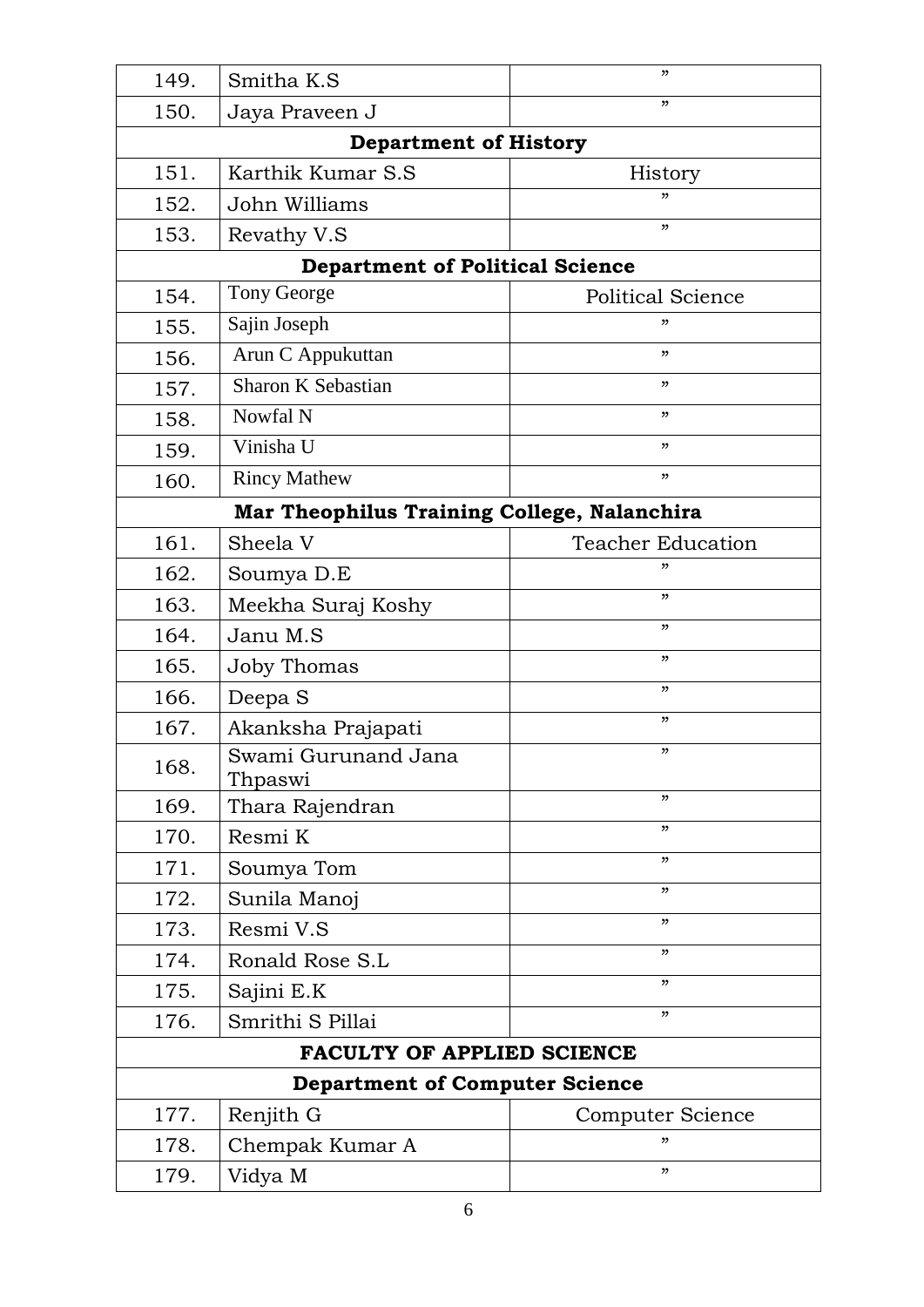| 180.                        | Leena G Pillai                                         | "                                                  |
|-----------------------------|--------------------------------------------------------|----------------------------------------------------|
| 181.                        | Nirmal S Nair                                          | ,,                                                 |
|                             | <b>Department of Futures Studies</b>                   |                                                    |
| 182.                        | Arun A                                                 | <b>Futures Studies</b>                             |
|                             | <b>Department of Opto Electronics</b>                  |                                                    |
| 183.                        | Saritha Devi H V                                       | Opto Electronics                                   |
| 184.                        | Swapna S                                               |                                                    |
| 185.                        | Soumya S                                               | "                                                  |
| 186.                        | Vimal Raj                                              | "                                                  |
| 187.                        | Riya Sebastian                                         | "                                                  |
| 188.                        | Veena Lalan                                            | "                                                  |
| 189.                        | Devi Chandra R                                         | "                                                  |
|                             | Department of Computational Biology and Bioinformatics |                                                    |
| 190.                        | Anuroopa G Nath                                        | Computational Biology and<br><b>Bioinformatics</b> |
| 191.                        | Arya K.R                                               | "                                                  |
| 192.                        | Ashwini Jayachandran                                   | "                                                  |
| 193.                        | Aswathy T.R                                            | "                                                  |
| 194.                        | Rani J R                                               | "                                                  |
| 195.                        | Rashmi Sukumaran                                       | "                                                  |
|                             | <b>Department of Environmental Science</b>             |                                                    |
| 196.                        | Arya D.B                                               | <b>Environmental Science</b>                       |
| 197.                        | Panchami S.S                                           |                                                    |
| 198.                        | Aswathy Devi P                                         | "                                                  |
| 199.                        | Manikandan S                                           | "                                                  |
| 200.                        | Vishnu Sagar                                           | "                                                  |
| 201.                        | Akhil R.V                                              | "                                                  |
| 202.                        | Lakshmi                                                | "                                                  |
| 203.                        | Sonu Sasidharan                                        | "                                                  |
| 204.                        | Niyathi Vijay                                          | "                                                  |
| 205.                        | Archana V                                              | "                                                  |
| <b>FACULTY OF FINE ARTS</b> |                                                        |                                                    |
| <b>Department of Music</b>  |                                                        |                                                    |
| 206.                        | Madhu M                                                | Music                                              |
| 207.                        | Prasanth V Kaimal                                      | "                                                  |
| 208.                        | Prasanth S                                             | "                                                  |
| 209.                        | Divya R.K                                              | "                                                  |